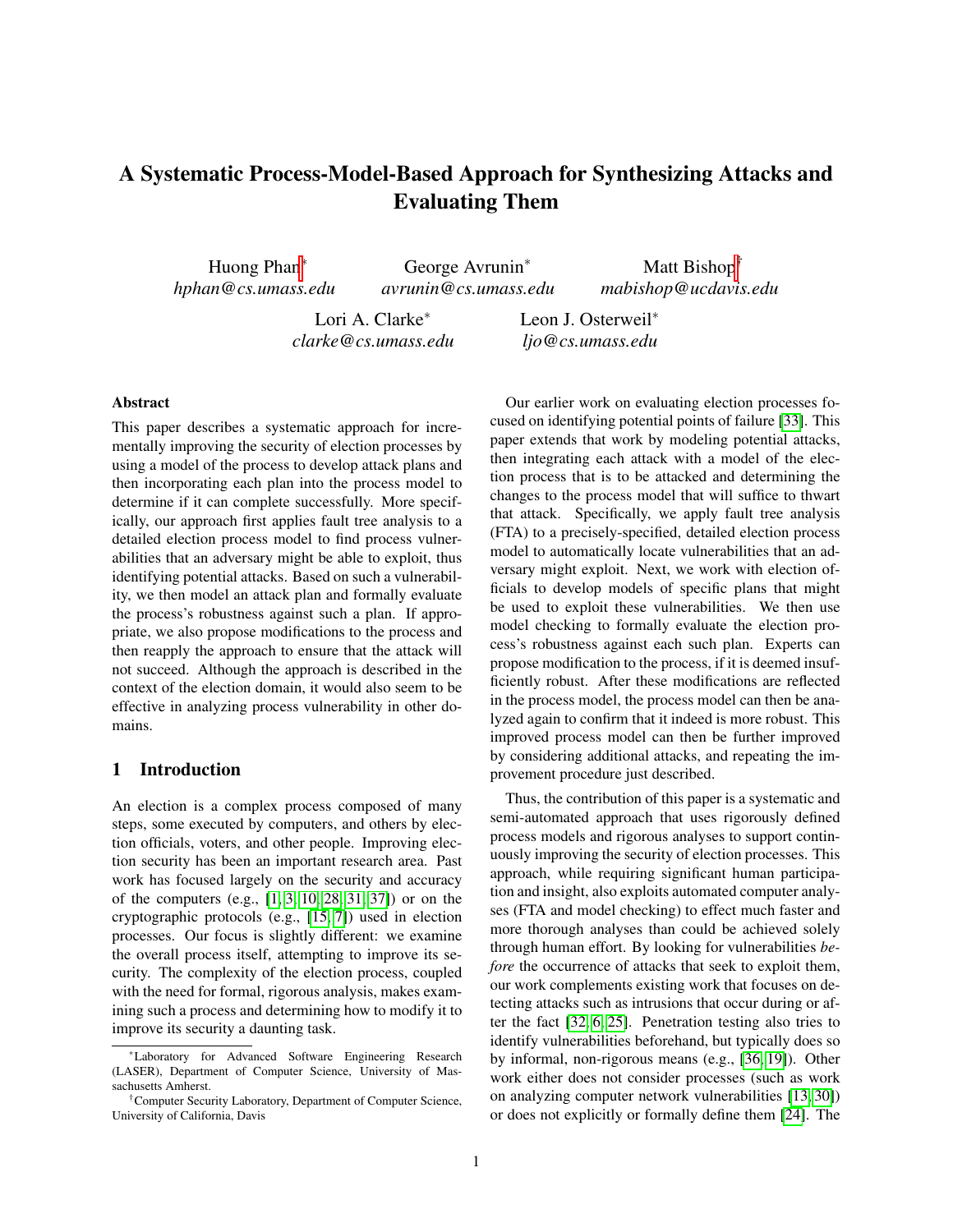formal analysis of rigorously-defined processes allows us to proactively identify and remove vulnerabilities before attacks that attempt to exploit them actually occur. It also enables us to analyze modifications to determine their effectiveness in thwarting the attacks without actually implementing the modifications, thereby saving time and money, and enabling determination of possible adverse impacts of the changes. Election officials can directly use the results of this work to make elections more secure and safer to change as new technologies, laws, and regulations need to be enforced.

The remainder of the paper is organized as follows. Section [2](#page-1-0) presents an overview of the approach. Section [3](#page-1-1) introduces the process modeling language Little-JIL. Section [4](#page-3-0) reviews FTA and presents as examples two attack scenarios developed to exploit the vulnerability of a specific election process allowing an unqualified voter to get a regular ballot. Section [5](#page-6-0) describes how we model the attack using Little-JIL and then compose the resulting attack model with the original process model before using model checking to analyze their composition. Section [6](#page-10-0) describes related work and Section [7](#page-11-0) describes limitations of this approach along with some of our plans to address these limitations. Section [8](#page-12-0) summarizes the benefits.

## <span id="page-1-0"></span>2 Approach overview

Figure [1](#page-2-0) shows an overview of our incremental process security improvement approach. It consists of two phases: identifying potential attacks on a process and then, for each selected credible attack, analyzing the process's robustness in the presence of that specific attack.

In the first phase, we use a process modeling language with rigorous semantics to model a real-world process so that we can reason about it. We hypothesize that an adversary might attack the process, creating an undesired state, called a *hazard*. Using a specification of the hazard, we apply FTA to the process model to find out how that hazard might occur. FTA produces a set of *minimal cut sets*, each of which contains a set of events that causes the hazard. An earlier paper [\[33\]](#page-14-3) described in detail the application of FTA to election process models to determine the possibility of the occurrence of hazards. Here, we build upon these understandings to propose *attack plans*—models of specific ways in which an attack might cause the specified hazard to occur, and an *"attack-always-fails"* property that defines precisely what it means for the modeled attack to never succeed.

In the second phase, we compose the model of the attack with the model of the process being attacked to produce a *composed process model*. This composed model represents the execution of both the election process and the attack, represented as concurrently executing subprocesses. We perform model checking on the composed model to check if the *"attack-always-fails"* property is satisfied by the composed model, thus determining whether the modeled attack can succeed. If the property does not hold, it is possible for the attack to succeed, and the model checker will produce a trace of how this could happen. Election security experts can then suggest modifications to the election process that should succeed in thwarting the attack. We can then reapply our analyses to evaluate the effectiveness of the suggested modifications as countermeasures. Once an improvement has been shown to be effective, we can continue our process improvement by examining another minimal cut set produced by FTA, or proposing and reasoning about additional hazards and attacks.

As the analysis of the process relies on the process model, that model must reflect reality as closely as possible. The process model in this paper describes the election process in Yolo County, California (http://www.yoloelections.org/). It was developed by interviewing Freddie Oakley, the Yolo County Clerk-Recorder (and head election official) and her chief deputy, Tom Stanionis, both of whom developed the election policies and procedures and supervise their implementation. In addition to interviewing experts to validate the model, we also used model checking as a tool for uncovering process modeling defects. A *property* is a requirement that the process must adhere to. If model checking determines that a property is violated, we then work with domain experts to review the process model to determine whether the process itself does not conform to the property, or whether the property is stated incorrectly, or whether the process model has a defect. In the latter case, the process model must be corrected with the assistance of the domain experts. We iteratively improved the model until the domain experts felt that it was an accurate description, as described in Simidchieva et al. [\[33\]](#page-14-3), and is the model upon which this current work is based.

It should be noted that the process model is a living document—if at some point in the future the process changes or some details need to be added, it is necessary that the process model be modified and re-evaluated with the existing hazard and property specifications. Thus, this process improvement loop may need to continue indefinitely as election processes evolve to respond to new laws and technology or as new hazards or attacks are envisioned.

## <span id="page-1-1"></span>3 Process modeling with Little-JIL

Our approach relies on models of real-world processes that are represented in a modeling language with expressive and well-defined semantics so that the resulting models can closely capture the processes and can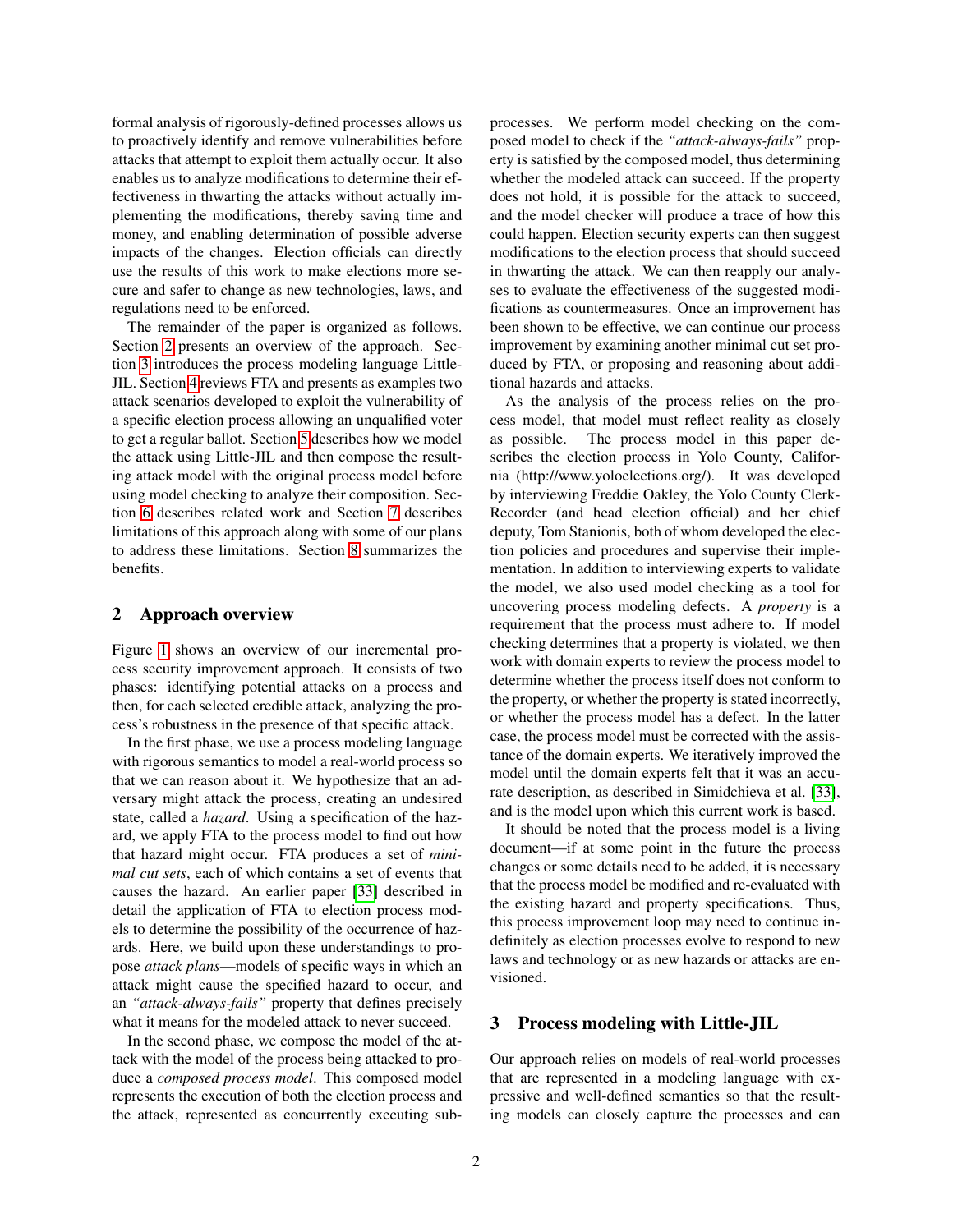

<span id="page-2-0"></span>Figure 1: The systematic process-model-based approach. Fully automated steps are in double-edged boxes.



<span id="page-2-1"></span>Figure 2: Little-JIL process model: Elaboration of step "authenticate, issue ballot, and record vote"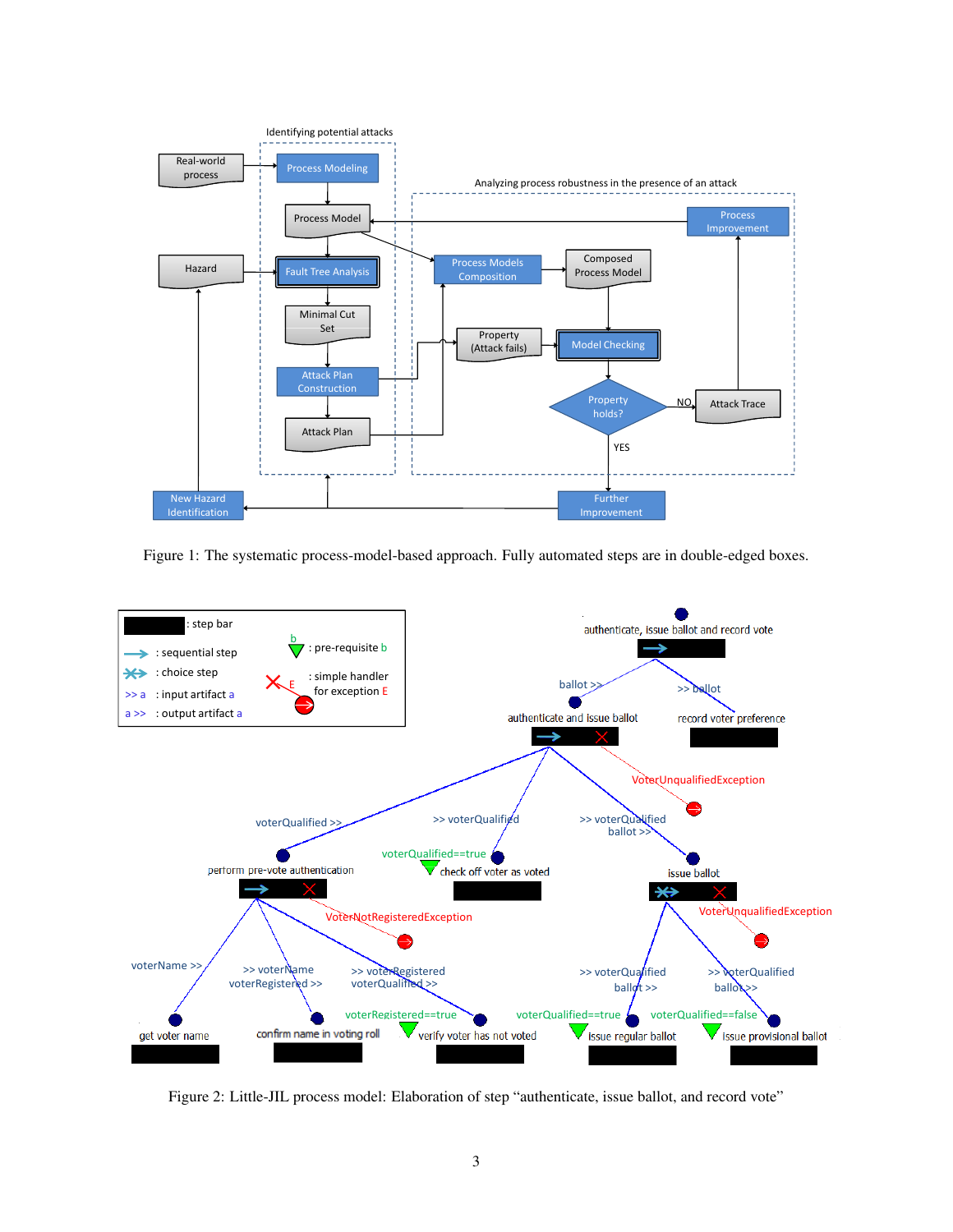be analyzed rigorously. It also relies upon the use of a notation that makes process models readily understandable by election officials. This section provides an introduction to Little-JIL, a visual process modeling language with such formally defined semantics [\[39\]](#page-15-2).

Little-JIL represents a process as a hierarchy of steps carried out by agents that may be humans, hardware devices, or software systems. A Little-JIL model consists of activity diagrams showing the hierarchical decomposition of steps, a specification of the artifacts manipulated by the steps, and a specification of the agents and resources needed to perform the steps.

A Little-JIL step is a specification of a unit of work assigned to an agent in the process. A step may be decomposed into sub-steps. A leaf step has no sub-steps and its behavior depends entirely on its assigned agent. A non-leaf step's behavior consists of the behaviors of its sub-steps and their order of execution. For example, the model reflecting the election process used by Yolo County, California consists of the root step "conduct election", which is decomposed into sub-steps representing activities such as the preparations made before election day, the conduct of the election at a single precinct, the counting of ballots, and the post-election canvass. These sub-steps in turn are decomposed into steps that specify lower levels of detail. Figure [2](#page-2-1) shows the part of the elaboration of "authenticate, issue ballot, and record vote"—one of the steps in the Yolo County election process. This step has two sub-steps, "authenticate and issue ballot" and "record voter preference", which are executed sequentially (denoted by the arrow on the step bar).

Each step may contain a specification of pre-requisites that must be satisfied before an agent can begin the work (e.g., voterQualified==true is the pre-requisite of the step "issue regular ballot"), and post-requisites to check that the work was completed correctly (not present in this example).

A step may also specify how to handle exceptions that occur during the execution of its descendant steps. An exception handler can be a Little-JIL step, capable of defining an arbitrarily complex response to an exception, or can be a *simple handler* that specifies only how execution should continue after the occurrence of the exception. In the example in Figure [2,](#page-2-1) the X on the "authenticate and issue ballot" step bar connects to a simple handler that handles VoterUnqualifiedException that might be thrown by the sub-step "check off voter as voted". In this example, the simple handler specifies that the sub-step throwing the exception will be terminated, and process execution moves on to the next step in line ("issue ballot"—which in turns invokes "issue regular ballot" or "issue provisional ballot" depending on the value of the artifact voterQualified).

Each Little-JIL step has an artifact declaration defining the artifacts it will be accessing and/or providing. Artifacts are generally passed through the coordination hierarchy between steps and their sub-steps. For example, the ballot artifact is output from the step "authenticate and issue ballot" to its parent step "authenticate, issue ballot and record vote", which then passes it down as the input into the sub-step "record voter preference".

A Little-JIL process model also includes agent specifications. Each step specifies the kind of agent that is to be assigned to be responsible for the execution of that step. *Voter* and *Election Official* are two specifications of agents in the election process model (not shown in the diagram).

More details about Figure [2](#page-2-1) are discussed later in section [4.2](#page-4-0) where we explain the application of FTA to the process model.

## <span id="page-3-0"></span>4 Identifying process vulnerabilities using **FTA**

This section presents FTA and describes the application of FTA to the Yolo County election process model to identify process vulnerabilities and create attack scenarios that might exploit the vulnerabilities to cause the hazard that an unqualified voter receives a regular ballot.

### 4.1 FTA overview

FTA is a deductive, top-down analytical technique used in a variety of industries [\[9,](#page-13-6) [35,](#page-15-3) [12,](#page-13-7) [4\]](#page-13-8) to study hazards. In an election process, an example of a hazard is that "an unqualified voter gets a regular ballot". With FTA, one first postulates the possibility of a hazard, and then attempts to find out which events in the process could combine to cause the actual occurrence of the hazard. Given the hazard, FTA produces a fault tree, a graphical model of all the various combinations of events that can lead to the hazard.

A fault tree consists of two basic elements: *events* and *gates*. At the top (root) of the fault tree is the hazard. In the fault tree, *intermediate events* are elaborated further, and *primary events* are not. Events are connected to each other by Boolean-logic gates. A gate connects one or more lower-level input events to a single higher-level output event. There are three types of gates:

- AND gates: the output event occurs if and only if all the input events occur, implying that the occurrence of all of the input events causes the output event;
- OR gates: the output event occurs if and only if at least one of the input events occurs, implying that the occurrence of any of the input events causes the output event; and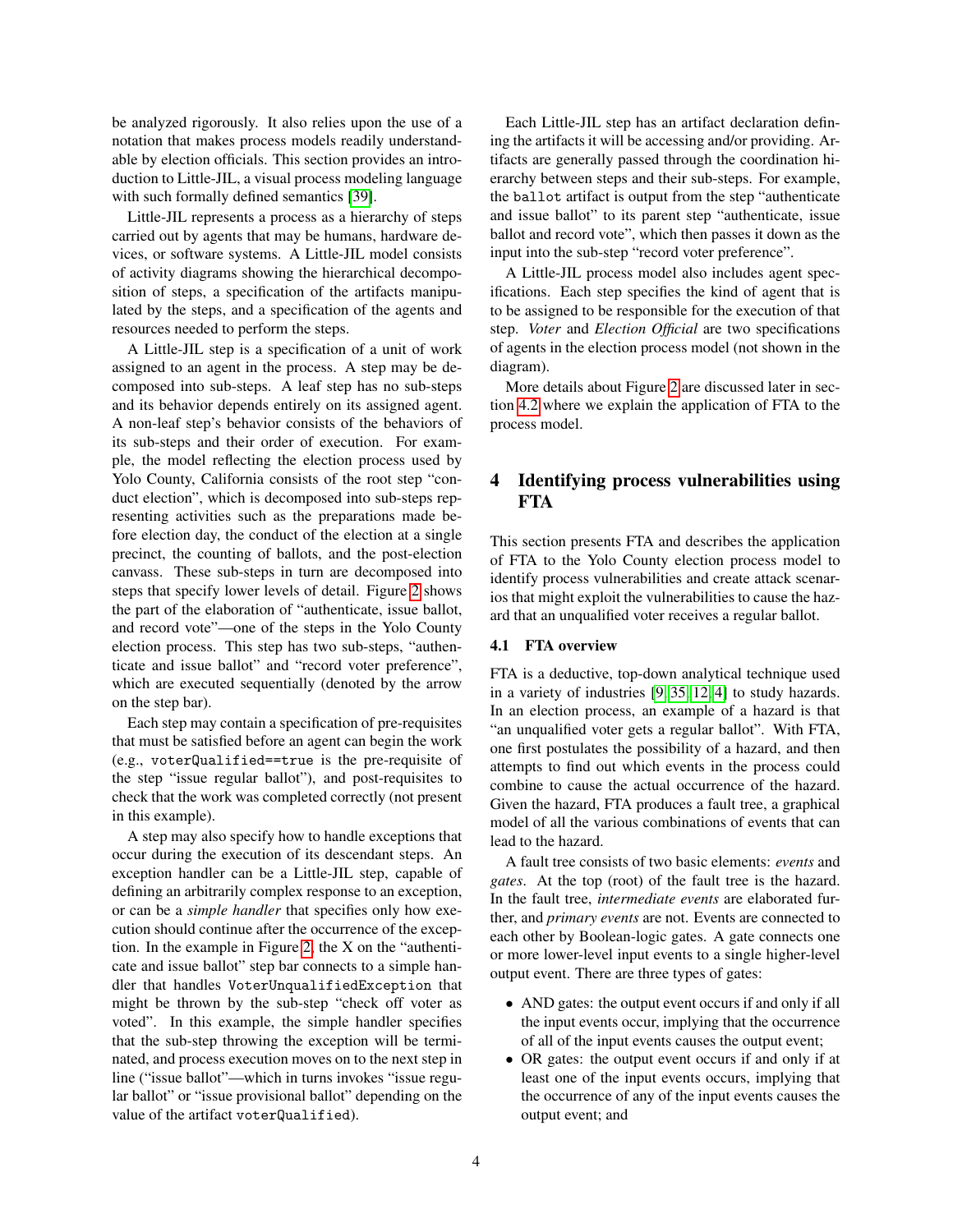• NOT gates: the output event occurs if and only if the (only) input event does not occur.

Figure [3](#page-5-0) shows a fault tree example with the top event, or hazard, *Artifact "ballot" to "record voter preference" is wrong*[1](#page-4-1) . An OR gate connects this event with another lower-level event, *Artifact "regularBallot" is wrong when step "issue regular ballot" is completed*, meaning that the higher-level event occurs if the lowerlevel events occurs. With further elaboration, the event *Artifact "regularBallot" is wrong when step "issue regular ballot" is completed*, which occurs if and only if both of the two lower-level events occur, is connected to the lower-level events through an AND gate. The event *Step "get voter name" produces wrong "voterName"* is a primary event so it is not elaborated further in the fault tree. This fault tree is an abstract view of the larger fault tree resulting from the application of FTA to the Yolo County process model with the hazard "an unqualified voter gets a regular ballot", which is discussed further in the next section [4.2.](#page-4-0)

A *cut set* is a set of *event literals* such that the occurrence of all the event literals is a sufficient condition for the hazard to occur. An event literal is either a primary event or the negation of a primary event. A cut set is considered *minimal* if, when any of its event literals is removed, the resulting set is no longer a cut set.

A minimal cut set (MCS) indicates one potential process vulnerability, which might be a flaw or weakness in the process's design, implementation, or operation and management, that could be exploited to allow a hazard to occur. An MCS with one element represents a *single point of failure*. The probability of a hazard occurring can be calculated if sufficient information about the probabilities of event literals in the MCSes is available.

Many software tools, commercial as well as opensource, facilitate the manual construction of fault trees. When fault trees become large, which they typically do, manual construction, even with such tool support, may be error-prone and time-consuming. There have been attempts to generate fault trees automatically, for example from source code written in Ada [\[18\]](#page-14-9). We developed a process-driven FTA tool to automate fault tree construction and MCS calculation from process models written in sufficiently precisely-defined languages [\[4\]](#page-13-8). Thus, for example, given a process model written in the Little-JIL language, and a hazard specification, this tool constructs a fault tree and then calculates its MCSes.

### <span id="page-4-0"></span>4.2 Example: can an unqualified voter get a regular ballot?

In this section we present an example of applying FTA to the Yolo County election process model, including the specification of a hazard of interest, the derived fault tree and its MCSes, and the multiple interpretations of one MCS that resulted in developing multiple attack scenarios.

#### <span id="page-4-2"></span>4.2.1 The hazard and its specification

One of the requirements of an election process is that only qualified voters may vote. By definition, a "qualified voter" at the time the voting takes place is one who has registered and not cast a ballot. By applying FTA to the election process model with a representation of the hazard "an unqualified voter gets to vote" we expect to expose vulnerabilities in the process that attackers might exploit to allow unqualified voters to cast ballots.

The process-driven FTA tool allows a fault tree hazard to be modeled as an artifact being either incorrect input to, or incorrect output from, a step<sup>[2](#page-4-3)</sup>. Therefore, we model the hazard of interest as an incorrect artifact provided or accessed by a step in the process. With respect to the hazard "an unqualified voter gets to vote", the *ballot* is the artifact of interest in the Yolo County's election process model. The step "record voter preference" is where a voter casts the ballot. This step takes the artifact *ballot* as input (see Figure [2\)](#page-2-1). Thus the hazard specified with this tool is: *Artifact "ballot" to "record voter preference" is wrong*.

It is important to note that this fault tree hazard models two different cases, namely *"an unqualified voter getting a regular ballot"* and *"a qualified voter not getting a regular ballot"*. Thus some analysis skill is required to model a fault tree hazard, and to interpret the MCSes resulting from FTA. We address this issue further in the next subsection, and in Section [8.](#page-12-0)

#### 4.2.2 The derived fault tree and MCSes

With the hazard defined as above, the FTA tool produces a fault tree with more than 100 nodes. At the top of the tree is the hazard *Artifact "ballot" to "record voter preference" is wrong*.

Based on that fault tree, the FTA tool computes 11 MCSes having cardinalities ranging from 2 to 4; there are no single points of failure. Although an MCS contains event literals that lead to the occurrence of the hazard, understanding how the MCS events could occur in the process and making sense out of the MCS are nontrivial. It is worth noting that only 5 of those 11 MCSes consist of events that cause the process hazard of interest,

<span id="page-4-1"></span> $1$ Section [4.2.1](#page-4-2) will explain in detail how this top event corresponds to "an unqualified voter gets a regular ballot".

<span id="page-4-3"></span><sup>&</sup>lt;sup>2</sup>An artifact may be incorrect for a number of reasons such as being of wrong type or containing incorrect information. At this point we do not distinguish between these cases.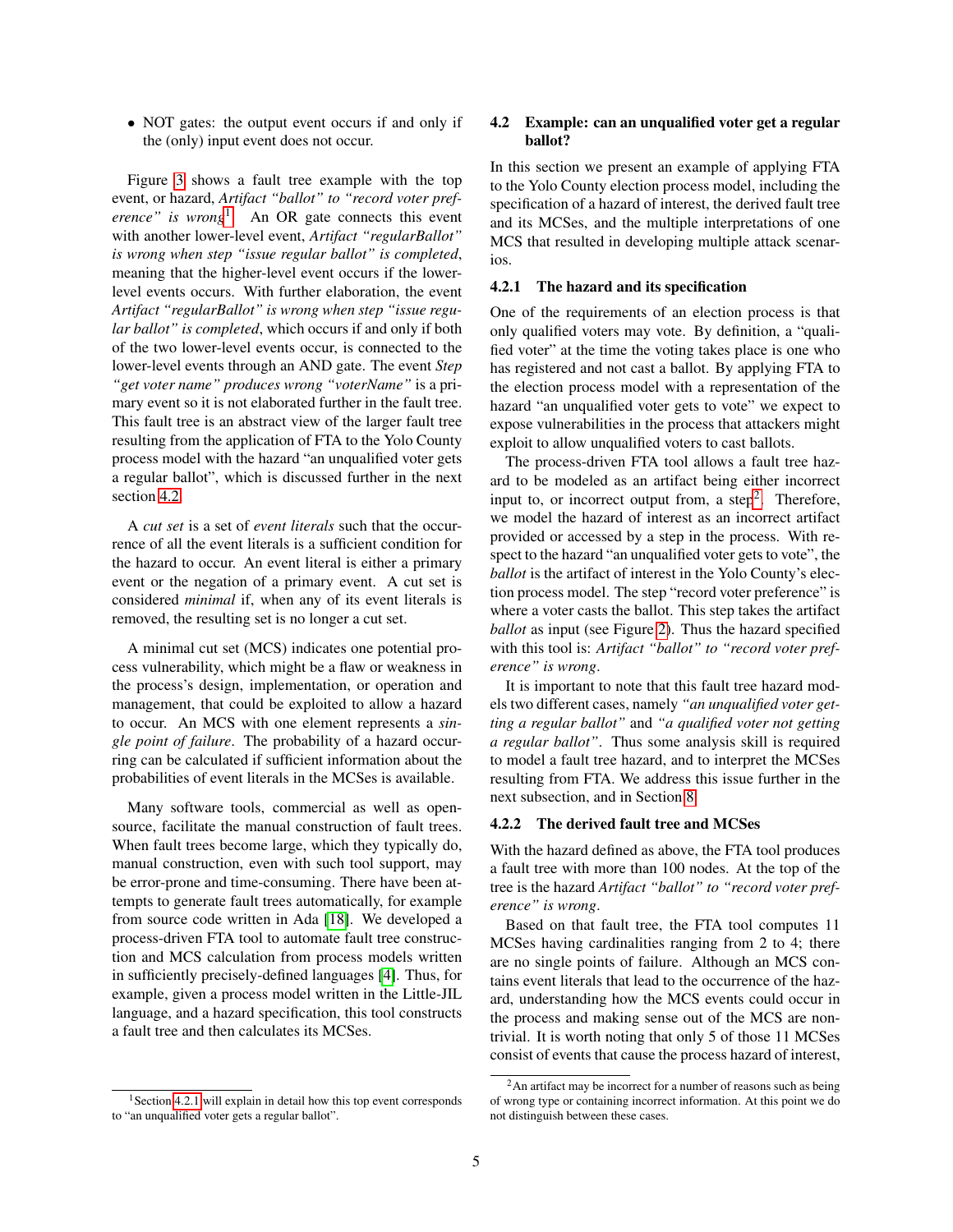

<span id="page-5-0"></span>Figure 3: Abstract view of the Yolo fault tree containing only the events relevant to one example MCS

*"an unqualified voter gets a regular ballot"*. Another 5 MCSes consist of events that cause the *"a qualified voter does not get a regular ballot"* process hazard. The remaining MCS indicates a wrong ballot being issued due to an incorrect voting roll.

To illustrate, here we describe in more detail the elaboration of the step "authenticate, issue ballot and record vote" shown in Figure [2.](#page-2-1) The step "authenticate, issue ballot and record vote" is decomposed into two sequential sub-steps, "authenticate and issue ballot" and "record voter preference". The latter sub-step is where the hazard is defined. Its details are elaborated in another diagram but they are not important for the discussion here. The former sub-step, "authenticate and issue ballot", itself has three sub-steps, performed in the following order: "perform pre-vote authentication", "check off voter as voted", and "issue ballot". The step "issue ballot" itself is a *try* step (denoted by an arrow with an X on its step bar); this means its first sub-step "issue regular ballot" will be attempted first. If no exception is thrown when "issue regular ballot" is completed, the step "issue ballot" is also completed. If an exception is thrown while performing "issue regular ballot", the next alternative "issue provisional ballot" will be executed. In this case, the process is modeled so that VoterUnqualifiedException will be thrown while performing "issue regular ballot" if its prerequisite voterQualified==true fails.

To understand the difficulties of interpreting an MCS, consider the 4 event literals that comprise one of the computed MCSes:

- 1. Step "get voter name" produces wrong "voter-Name'
- 2. Step "verify voter has not voted" does not throw "VoterNotRegisteredException" (while checking prerequisite)
- 3. Step "check off voter as voted" does not throw "VoterUnqualifiedException" (while checking prerequisite)
- 4. Step "issue regular ballot" does not throw "VoterUnqualifiedException"

Figure [3](#page-5-0) displays an abstract view of the derived fault tree. This view contains only the nodes related to the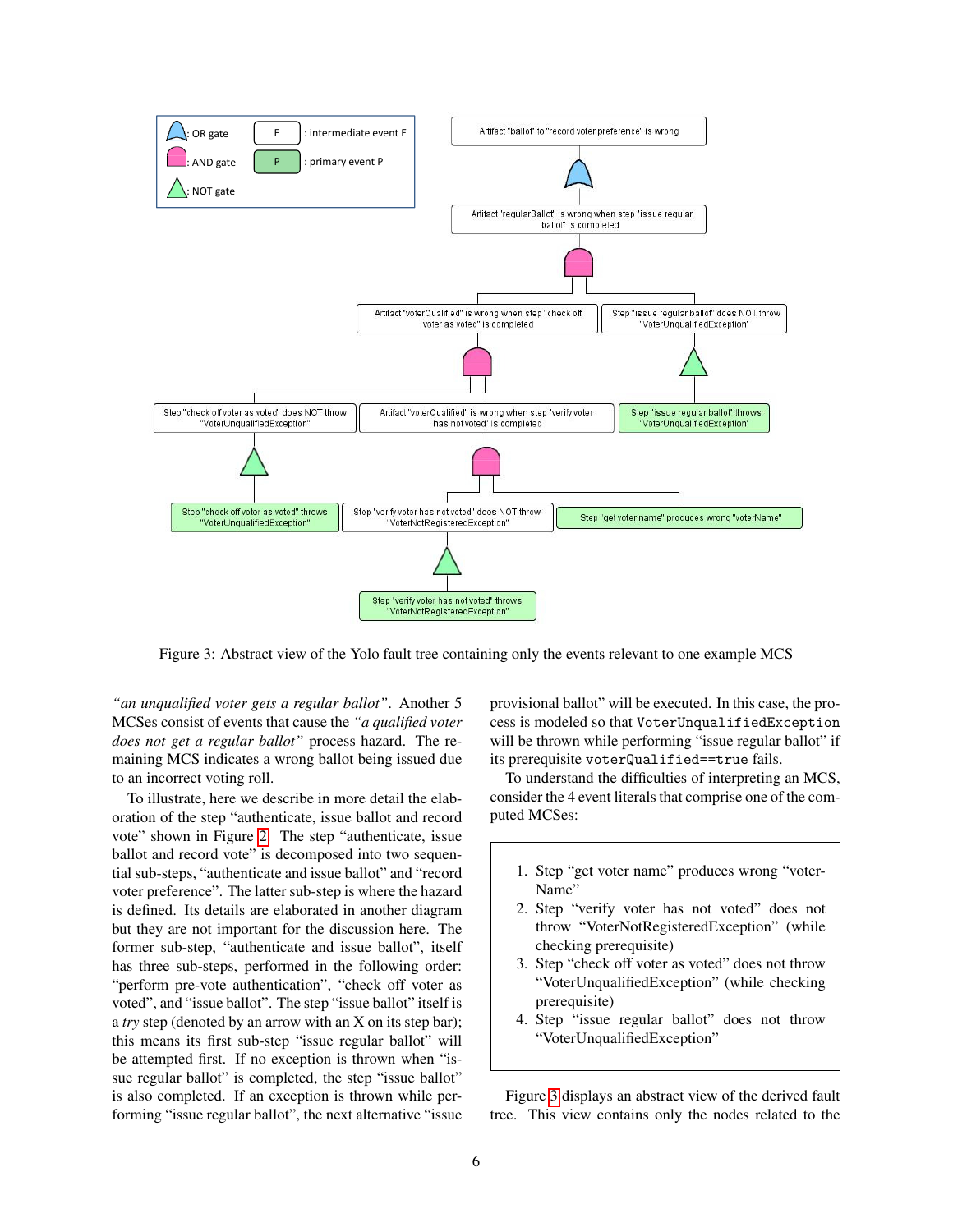events in the MCS being discussed. It shows how the combination of the primary events lead to the hazard. We provide two different scenarios in which all of the event literals in this MCS can happen but differ depending how one event literal is interpreted.

### <span id="page-6-1"></span>4.2.3 Scenario 1

Event literal 1 *Step "get voter name" produces wrong "voterName"* can be interpreted as an impostor gives the election official the name of a legitimate voter but the name given is not the impostor's name. This is the step "get voter name". The next step is "confirm voter name in in voting roll". In this case, the interpretation is that the name really *is* in the voting roll. Thus the artifact voterRegistered output from this step evaluates to true, and is then passed to the next step "verify voter has not voted" (literal 2). As the prerequisite for this step is voterRegistered==true, no exception is thrown. The real registered voter has not voted, so the step "verify voter has not voted" produces voterQualified with value true. This artifact is passed to the subsequent steps "check off voter as voted" and "issue regular ballot" (literals 3 and 4 respectively). Neither of these steps would throw an exception while checking prerequisites, satisfying event literals 3 and 4 in the MCS respectively.

Thus, in this scenario, an impostor has provided the name of a registered voter who has not voted, and so the impostor can vote with a regular ballot.

### <span id="page-6-2"></span>4.2.4 Scenario 2

The previous scenario assumed that the real voter had not yet voted. Changing this assumption to one in which the real voter has *already* voted changes the interpretation of the MCS. More precisely, in this case the artifact voterQualified, output from the step "verify voter has not voted" (literal 2) evaluates to false.

Now the step "check off voter as voted" (literal 3) should throw VoterUnqualifiedException, because the prerequisite condition voterQualified==true is not satisfied. But that literal in the MCS says the step "check off voter has voted" does not throw the VoterUnqualifiedException—perhaps the agent performing the step is not doing the job right. It could be a mistake, but it could also be malicious behavior. One interpretation is that the agent maliciously ignores the fact that voterQualified's value is false (that is, that the named voter has already voted). Similarly, suppose the agent performing the step "issue regular ballot" (literal 4) maliciously ignores that voterQualified's value is false and does not throw the VoterUnqualifiedException.

In this particular scenario, the impostor is using the name of a registered voter who has already voted. The hazard occurs because of collusion with the election official(s), who ignores the fact that the voter is marked as having voted in the voting roll, and issues a regular ballot to the impostor voter. A slightly different scenario, having the same result, is that the impostor uses the name of a registered voter who has already voted, but the election officials simply make mistakes performing the steps (marking the voter as voted and issuing the regular ballot) and let the impostor vote with a regular ballot—there need not be any malicious intent on the part of the election officials.

This example shows how interpreting one event in an MCS in different ways can result in different scenarios causing a hazard. The challenge of interpreting MCSes will be discussed further in section [8.](#page-12-0) Each interpreted MCS scenario exposes a potential vulnerability in the process. One question, then, is whether all of the event literals in the MCS can occur in one process execution, and, in particular, whether attacker agents could cause all of those events to occur. In short, "can attackers exploit the potential vulnerability to create a real vulnerability and undermine the integrity of the process?" Note that an MCS shows what events must or must not occur for the hazard to occur. It also shows which agents are involved in those events but not what specific actions each must take, how practical these actions are, and what the associated costs are. Domain expert knowledge is required to devise a credible *attack plan*—a scheme to exploit a vulnerability to create a hazardous situation. A well-defined attack plan enables further analysis, for example, to formally prove that a process model is resilient against such an attack, or to derive a process execution in which the attack succeeds so that countermeasures can be proposed for modifying the process. The next section presents the analysis of a process model when such an attack plan is available.

## <span id="page-6-0"></span>5 Analyzing a process model in the presence of an attack plan using model checking

The work described in the previous section produces informal attack scenarios based on the MCSes. Domain experts can select which potential attacks are worth investigating. These can be crafted into formal attack plans, allowing analysis to evaluate whether the attacks can succeed. This section describes an approach for using model checking to analyze a process model in the presence of an attack plan to determine if the attack would succeed. The idea is to consider both the process of interest and the attack. We illustrate this approach using an example from the Yolo County election process model with an impostor attack plan.

Model checking exhaustively explores all possible ex-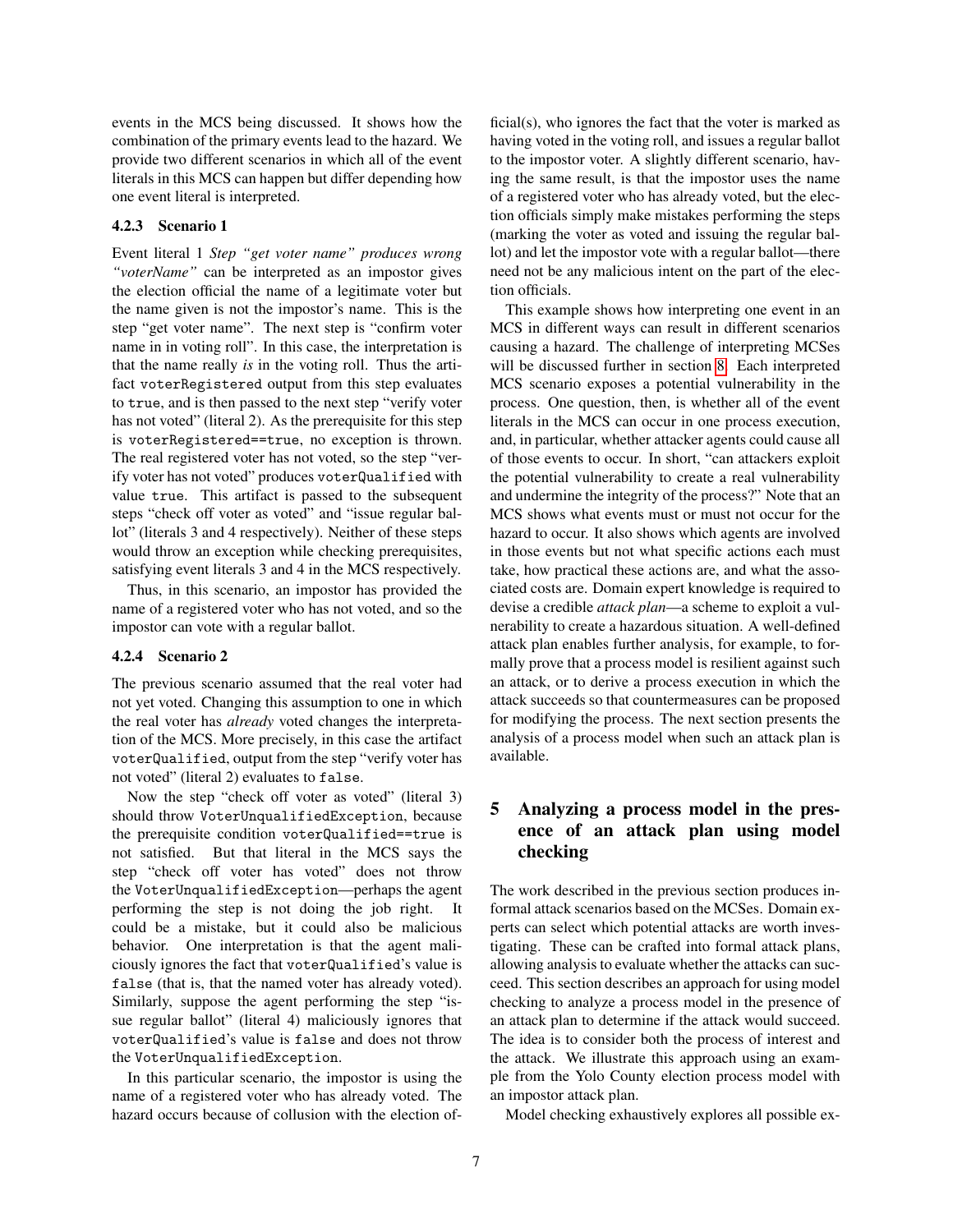ecution paths in a finite model of a process, determines whether a particular property holds in the model, and produces a counterexample if the property does not hold. If we can combine a detailed attack plan with the model of the attacked process, we can apply model checking to the combined model to determine whether the attack could succeed. To do this, we need to have appropriate formal representations of the process model, the attack plan, and the property representing the failure of the attack. The model checking tool FLAVERS [\[8\]](#page-13-9) can take as input a process model represented in Little-JIL and a property represented as a finite-state automaton (FSA). We therefore model the attack plan as a process definition in Little-JIL and compose it with the model of the process being attacked.

We proceed as follows:

- 1. Model the attack plan in Little-JIL to obtain *the attacking process model*.
- 2. Compose the attacking process model with the attacked process model, yielding the *composed process model*.
- 3. Apply FLAVERS to determine if the composed process model satisfies the property "the attacking process fails". If the property is not satisfied, we examine a counterexample trace produced by FLAVERS to propose process improvements via process modifications.

The following sub-sections describe each step.

### 5.1 Modeling an attack plan in Little-JIL

An attack plan needs to be more than a set of attacking events; it needs to specify where in *the attacked process* these events are to occur, and which artifacts the attacking events need to corrupt. As noted in the previous section, an MCS derived from the process model's fault tree contains information about the process steps that an adversary might exploit. In order for domain experts to create a Little-JIL attack model, the experts will have to augment the MCS information with coordination diagrams, artifact flows, and agent specifications. The level of detail in the resulting model will have to match that of the attacked process model so that the attacking and attacked process models can be composed<sup>[3](#page-7-0)</sup>.

The first interpretation of the MCS example in the previous section [4.2.3](#page-6-1) suggests that if an impostor has provided the name of a registered voter who has not voted, the impostor can vote with a regular ballot. Based on this insight, together with the attacked process model's steps that are involved in the MCS, an attack plan might be crafted into a Little-JIL process model as shown in Figure [4.](#page-8-0) The attacking process model requires the step "gather name of unlikely voter" to provide the artifact "voterName", which is passed into the step "give name" (a sub-step of the step "impostor pass the authentication check"), and then from there it will be passed to the attacked process model's step "get voter name" as we will explain later when we compose the process models. Also, to match the level of detail of the attacked process model, we make sure that the attacking process model is elaborated to contain the steps "get regular ballot" and "impostor cast ballot" corresponding to the steps "issue regular ballot" and "record voter preference" in the attacked process model respectively.

### <span id="page-7-1"></span>5.2 Composing the attacking process model with the attacked process model

The next step is to compose the attacking process model with the attacked process model. To do this, we create a new process model in which the two sub-processes, the attacking and the attacked process, execute in parallel with appropriate synchronization. Currently, this is done manually based on the intuitions and experiences of domain experts. For this example, we create a new root step "composed process" with a parallel sequencing badge and make the two sub-process models ("conduct election" and "attack by impersonation") sub-steps of the new step, as shown in Figure [5.](#page-8-1)

To synchronize the two sub-processes, we carefully examine common artifacts and common activities shared between the sub-processes. In this example, the artifact representing a voter's name named voterName is common to both sub-processes. A quick traversal through the steps providing or accessing that artifact suggests where to set up the synchronization: the step "give name" in the attacking sub-process model has voterName as output, and that artifact can be passed to the step "get voter name" in the attacked sub-process model, which takes voterName as input. Also, the step "issue regular ballot" in the attacked model produces the artifact "ballot", which can be passed into the step "get regular ballot" in the attacking model.

When devising the attack plan from the fault tree's MCSes, domain experts may already have some idea about where the synchronization points should be, and which attack steps aim at which parts of the attacked process. In the future, we plan to implement support for identifying these points when devising attack plans from MCSes to assist the process model composition.

Steps representing the same activities must also be examined carefully. For example, the step "impostor cast ballot" in the attacking sub-process and the step "record

<span id="page-7-0"></span><sup>&</sup>lt;sup>3</sup>If an attack plan already exists in another format it could be converted to a Little-JIL attacking process model. The method of conversion will vary depending on the original format and the information contained in the attack plan. Note that conversion to Little-JIL might not be straightforward if the original attack plan lacks details or is too abstract, requiring domain experts to be consulted. In some cases, it might be easier to model an attack plan in Little-JIL from scratch rather than convert it from an existing format.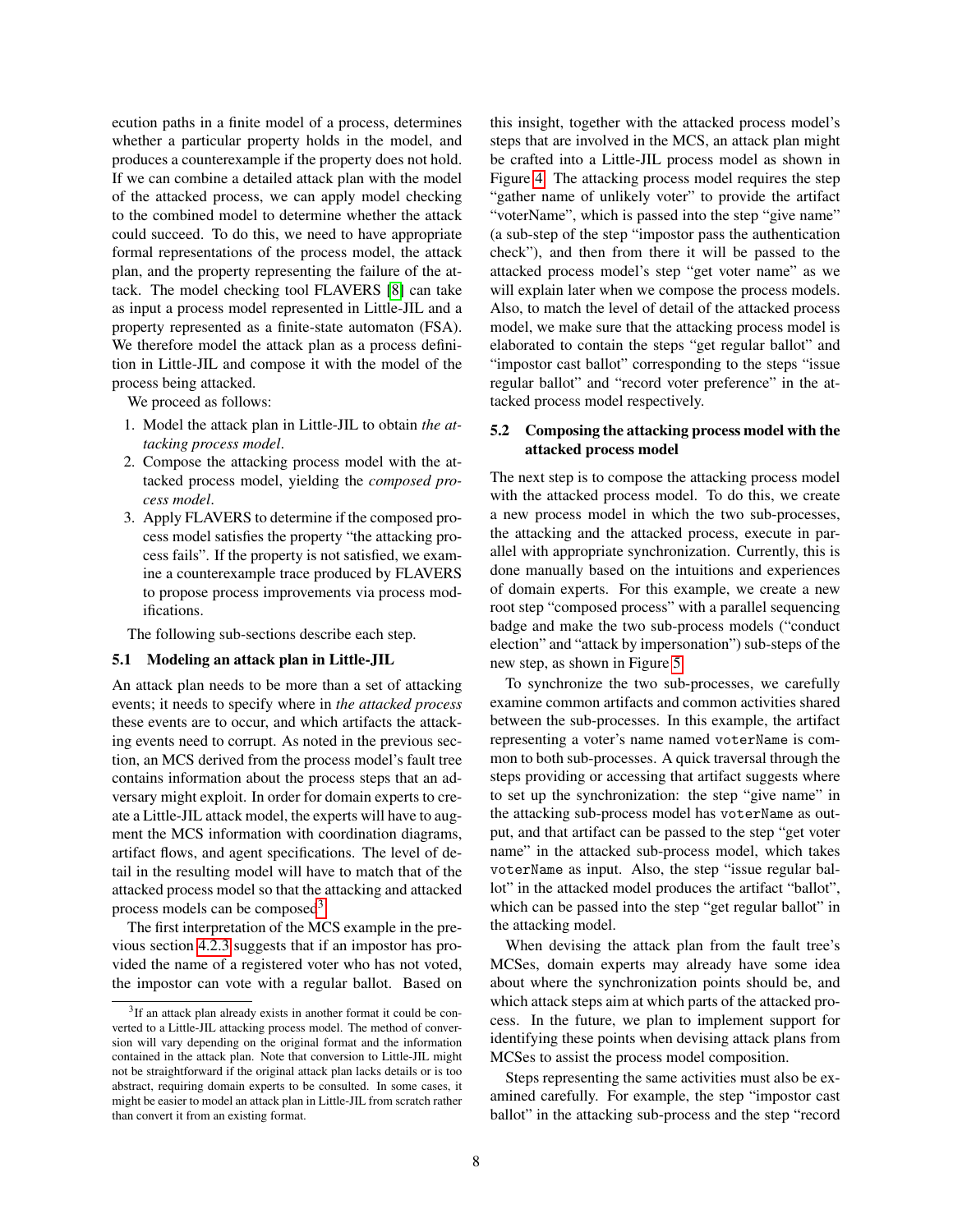

Figure 4: Impostor attack plan as a Little-JIL process model



<span id="page-8-1"></span>Figure 5: Composed process model: The root step "composed process" is a parallel step composing the two subprocesses: the attacked and the attacking. The Little-JIL channel feature is used to define how artifacts such as "voterName" and "ballot" must be passed between the steps of the attacking and attacked sub-processes in order to support the defined attack.

voter preference" in the attacked sub-process both represent the activity of the voter casting the ballot, as shown in Figure [6.](#page-9-0) These pairs of steps can be synchronized using message passing, so that the steps of the attacking and attacked sub-processes occur in the proper temporal order for the attack.

Little-JIL channels provide support for synchronous and asynchronous message passing. A channel declared at a Little-JIL step is accessible by all of its descendant steps. If a step *writes* an artifact to a channel, that artifact is available in the channel for access as soon as the writing step completes without an exception being raised, but the artifact is not available if the step terminates because of an exception. If a step is declared to *take* an artifact from a channel and the channel is empty, the step is blocked from execution until the artifact be-

<span id="page-8-0"></span><sup>32</sup> In the attacked sub-process writes the "ballot" artifact in the attacked sub-process writes the "ballot" artifact comes available. For example (see Figure [5\)](#page-8-1), the channel VoterName is declared at the root step of the composed process model to allow synchronization: the step "give name" writes the artifact voterName to the channel; and the step "get voter name" takes the artifact from that channel. Thus, the step "get voter name" can only proceed if the "give name" step writes the artifact to the channel. Similarly, the step "issue regular ballot" into a predefined channel when it completes its execution. Only then can the step "get regular ballot" in the attacking sub-process proceed and complete.

> This same approach can be used for synchronizing the step representing the same activity. For example, both steps "record voter preference" (part of the attacked subprocess) and "impostor cast ballot" (part of the attacking sub-process) represent the activity of the voter casting the ballot (Figure [6\)](#page-9-0). Through a predefined channel, a token is passed upon the completion of the step "record voter preference" to the step "impostor cast ballot". By doing this, we make sure that the step "impostor cast ballot" cannot complete unless the step "record voter preference" completes.

### 5.3 Performing verification

Having the composed process model, we now want to perform the verification of the property representing the absence of a successful attack. In other words, the attack must never complete. We specify this property as an FSA as shown in Figure [7.](#page-9-1) The event "attack succeeds" is the only event specified in the FSA, which starts in an accepting state. If the event "attack succeeds" occurs, the FSA will progress to the violation state. Note that the property is specified somewhat independently of the process model, thus before the verification can be done, the association must be specified between the property events and the process events.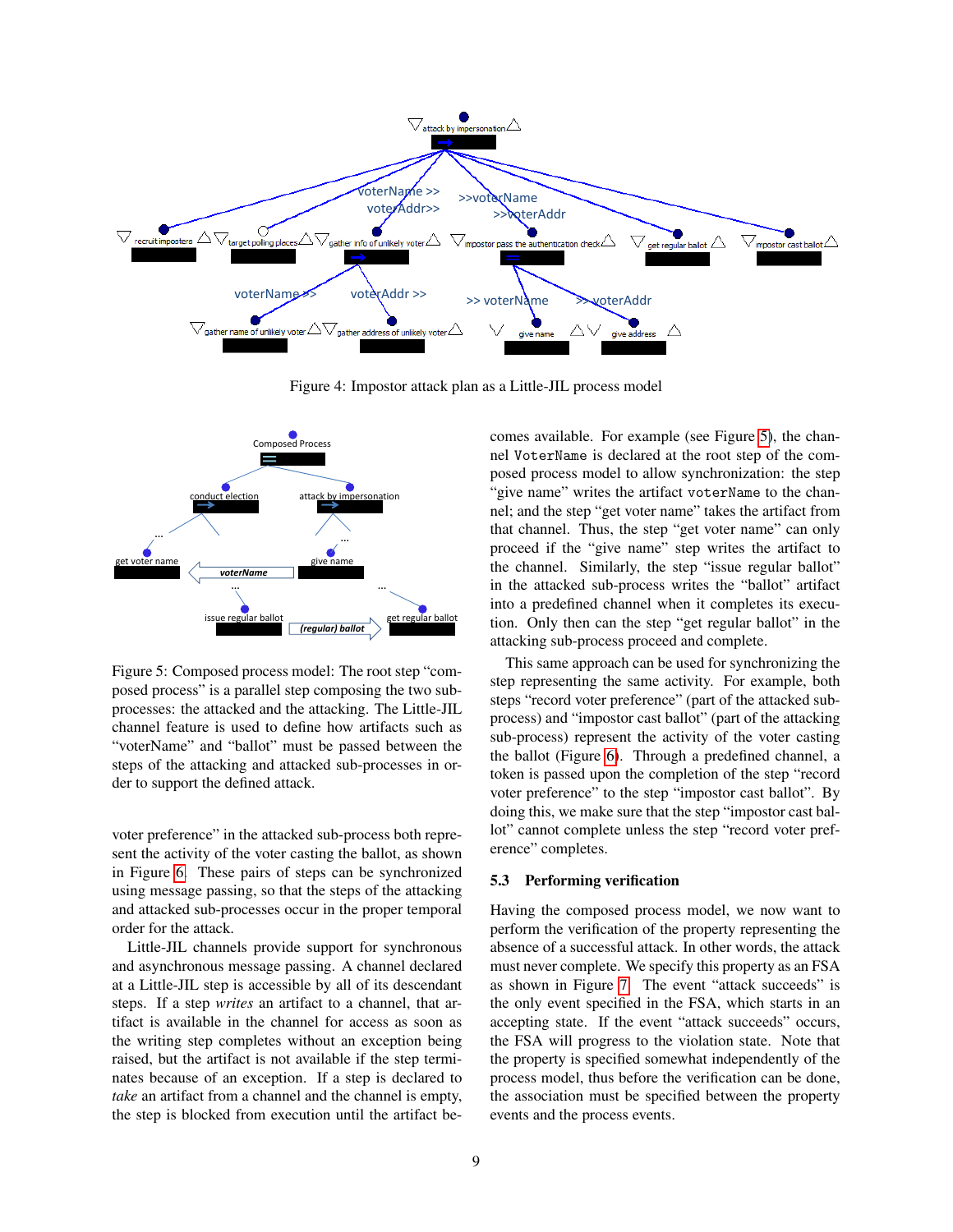

<span id="page-9-0"></span>Figure 6: Example of synchronization using steps representing the same activities.



<span id="page-9-1"></span>Figure 7: Property as an FSA representing attack never succeeding

When verifying a Little-JIL process model using FLAVERS, each event in the property has to be *bound* (correspond) to one or more events in the process model. Events in a Little-JIL process model include a specific exception being thrown by a step or a step being in a specific state. The execution of a Little-JIL step is modeled as progress through several states. Step execution begins in the *posted* state during which execution of the step is assigned to an agent. Execution then proceeds to the *started* state, when the agent begins performing the step. Eventually the step enters either the *completed* state (normal execution) or the *terminated* state (execution ends with an exception). In this example, the event "attack succeeds" in the property FSA is bound to the event *the step "attack by impersonation" is completed* in the process model.

Running FLAVERS on the composed model shows that the property is violated—the step "attack by impersonation" can succeed. The produced counterexample reveals an attack trace in which the impostor provides the election official with a voter's name, the step "confirm name in voting roll" does not throw an exception, and all the subsequent steps are carried out normally without any exception being thrown: the election official verifies that the voter has not voted, checks off the voter's name in the voting roll, issues a regular ballot, the impostor gets the regular ballot and casts the ballot. The counterexample suggests that the impersonation attack could succeed when an attacker has access to the name of a registered voter who has not voted.

The attack trace may also provide domain experts with some insights about how to modify the process to thwart the attack. In this case, an additional authentication step could be added to the attacked sub-process model, so that the impostor will fail to authenticate (for example, a secret PIN that only the voter knows, or some biometric information). The step "additional authentication" is declared to take an authentication artifact from a predefined channel in order to proceed. Since there is no step in the attacking sub-process that provides such an artifact to the channel, the attacking sub-process will not be able to reach the *completed* state. This is verified by running the verification on the new composed model.

In the second scenario (Section [4.2.4\)](#page-6-2), the impostor has the name of a registered voter, but in this case the registered voter has already voted. An election official, however, ignores that the voting roll shows the voter has voted. The election official issues a regular ballot to the impostor voter, allowing the hazard to occur. The attack plan devised from this scenario is similar to the one discussed above, except that the agent performing the step "verify voter has not voted" and the agent performing the step "check off voter as voted" must never raise any exception while performing these steps. Composing this attack plan with the attacked election process model is similar to the previous case; that is, the parallel root step is created and channels for synchronization are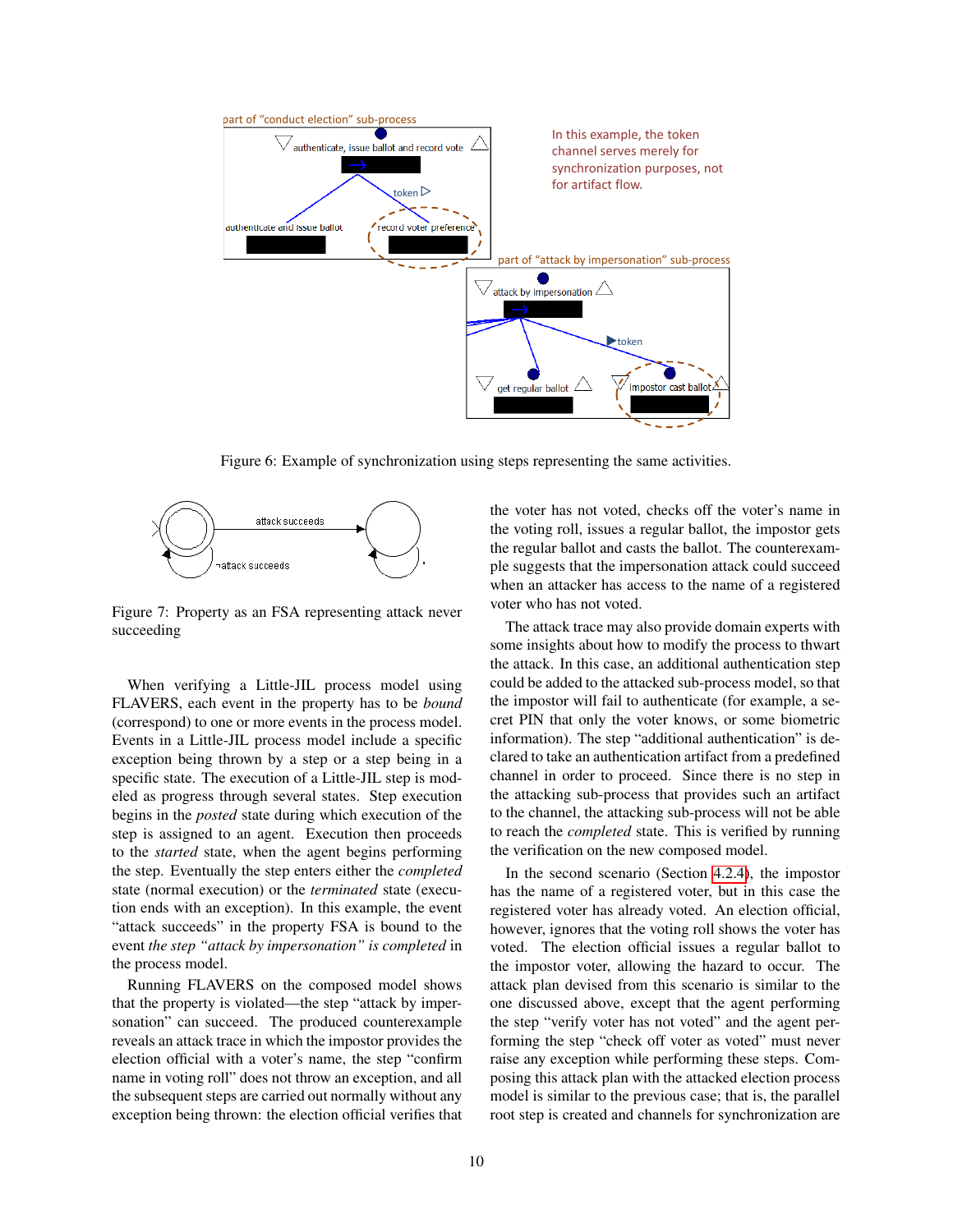declared. But now we have to model the behavior of the *inside attackers*, the agents performing the steps "verify voter has not voted" and "check off voter as voted", such that no exception will ever be raised at these steps. For this to work, the step "verify voter has not voted" only throws VoterUnqualifiedException if its prerequisite voterQualified==true fails. The same is true for the step "check off voter as voted". Thus, we can model these inside attack behaviors by either setting the value of the Boolean artifact voterQualified to true, or removing the prerequisites from these steps.

Applying FLAVERS to this new composed process model shows that the attack might succeed. The countermeasure for this scenario is more complex than that of the first scenario. Perhaps the most appropriate is to have election officials work in pairs, in the hope that errors by one election official would be caught by the second. Thus, the improvement here would be to add an additional agent and extra checking steps.

These examples show that the model can validate that an attack will be successful. For more complex attacks, one could send each artifact to a number of different places in the process and look for combinations of destinations that would cause the attack to succeed. In this way, one could also examine variants that might attack the process in unanticipated ways.

## <span id="page-10-0"></span>6 Related Work

### 6.1 Attack modeling

Several attack models have been proposed, each providing a different representation of attacks. Moore et al. modeled attacks in the form of attack trees and attack patterns for the purpose of documentation [\[23\]](#page-14-10). Lazarus created a catalog of election attacks in the form of a single attack tree [\[17\]](#page-14-11), attempting to provide a threat model and a quantitative threat evaluation that are reusable across different jurisdictions.

These attack trees lack specification of artifact flows and temporal ordering of events that are necessary for supporting formal analyses of the sort described in this paper. In fact, Lazarus's catalog of informally specified attacks includes many attacks that could be represented with our approach, including the impostor attack that we use as an example in this paper. To study the vulnerability of our modeled election processes to this attack, however, would require the addition of such temporal ordering and artifact flow. Several researchers have proposed approaches to overcome the limitations with attack trees. Jürgenson and Willemson introduced temporal order to the attacker's decision-making process [\[14\]](#page-13-10). Helmer et al. used augmented Software Fault Trees (SFTs), attack trees with temporal order, to model intrusions; in their representation, the root node represents the intrusion and an MCS contains events to be monitored to detect intrusions [\[11\]](#page-13-11). Their SFTs are then automatically converted to colored Petri nets for intrusion detection systems. Simple Petri nets have also been used to model attacks [\[21,](#page-14-12)[40\]](#page-15-4). McDermott [\[21\]](#page-14-12) suggested using labeled tokens in Petri nets to indicate different attackers (an approach to agent specification). The modeled attacks are then used to discover and analyze attack scenarios in penetration testing.

Templeton and Levitt proposed a requires/provides model to represent attacks. A concept (sub-attack) is specified by the capabilities it requires and provides [\[34\]](#page-15-5). This model features the composition of sub-attacks to form more sophisticated attacks. Using this model, Peisert et al. described multi-stage attacks for use in forensic analysis [\[25\]](#page-14-5) and forensic analysis of elections in particular [\[2\]](#page-13-12). This technique sought to use the natural constraint of the limited number of entry points into a system and the limited, enumerable number of assets that one might wish to defend to provide insight as to where and how to monitor an otherwise complex and unwieldy system. However, like attack trees, this model lacks agent specifications and artifact flows.

In addition to these graph-based approaches, Cuppens and Ortalo proposed a declarative language (LAMBDA) for specifying attacks in terms of pre- and postconditions [\[6\]](#page-13-4). The language is modular and hierarchical. Higher-level attacks can be described using lowerlevel attacks as components. Attack specifications contain information for specification-based intrusion detection systems, which detect malicious activity whenever specifications are violated [\[16\]](#page-14-13).

Attacks are modeled differently for different purposes as discussed above. We refer to a process modeling language with rich semantic features as a process definition language. Little-JIL is an example of such a language, which we have found serves our purposes well.

### 6.2 Formal reasoning in security

Applying model checking in the security field is not new. Ritchey and Ammann used it to analyze network vulnerabilities by encoding the vulnerabilities in a state machine description suitable for a model checker and then asserting that an attacker cannot acquire a given privilege on a given host [\[30\]](#page-14-7). Similar to the second phase of our approach, using model checking to formally assess an attack's success, Ritchey and Ammann's approach requires knowing the vulnerabilities and their exploits in advance. The first phase of our approach, using FTA, complements their approach by helping to identify vulnerabilities and to devise attack plans that can then be used for model checking. Another difference is that their vulnerabilities are simply system attributes (e.g., a host running Apache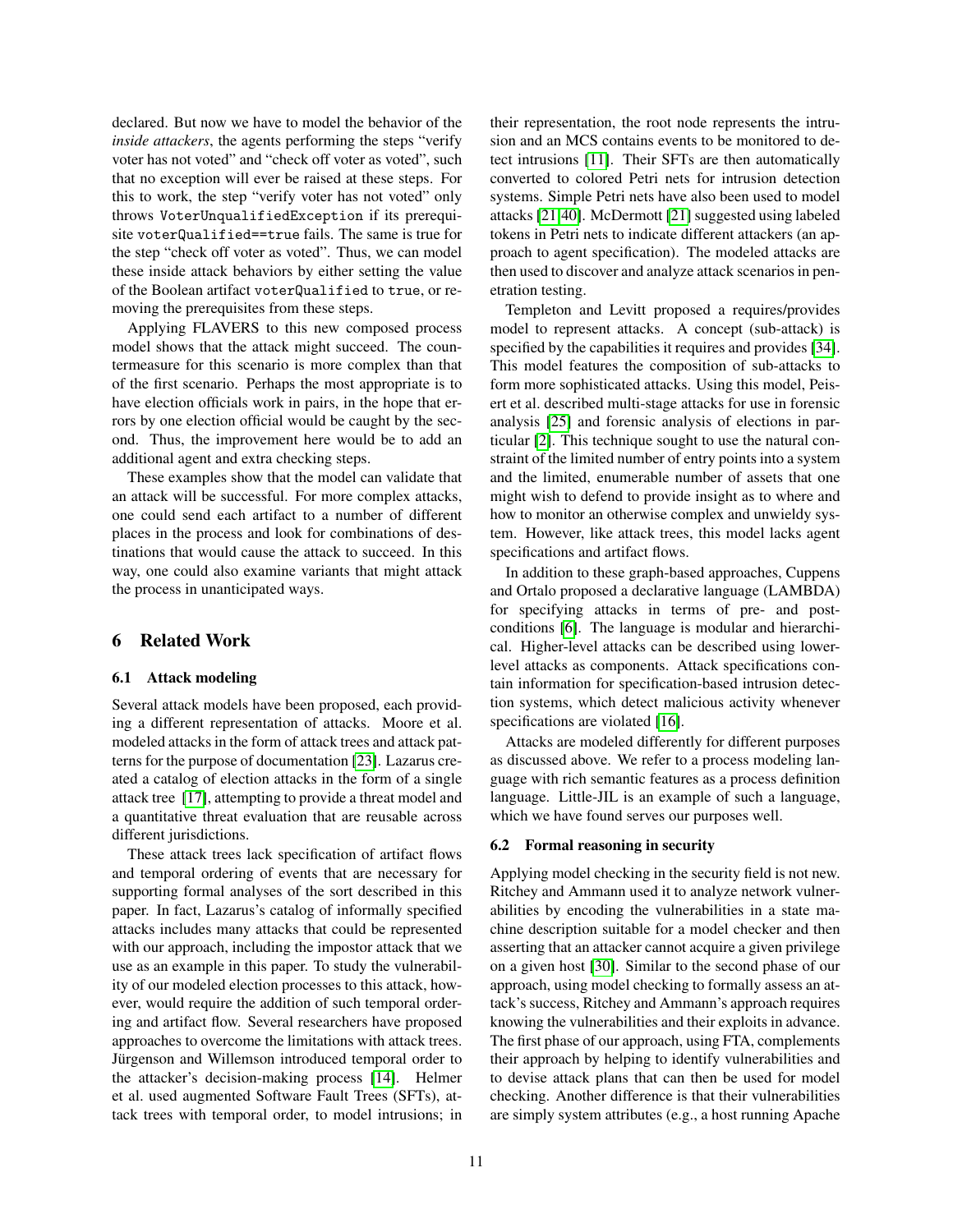version 1.04), and exploits are described by lists of prerequisite vulnerabilities, host computer access levels, and the resulting access levels of the connected hosts. Thus, the attack plans that are developed using our methods are more detailed and have more structure.

A large body of work has applied model checking to security protocol verification. For example, Lowe used the FDR model checker to find a subtle attack on the Needham-Schroeder authentication protocol [\[20\]](#page-14-14). Meadows created the NRL Protocol Analyzer, a tool based on a combination of state exploration and theorem proving techniques, and analyzed the Internet Key Exchange protocol [\[22\]](#page-14-15). Compagna verified security protocols using a SAT-based model checking approach [\[5\]](#page-13-13). Additionally, Powell and Gilliam proposed a compositional model checking approach. In their approach, security property verification results of individual components of a large system are extrapolated for the overall system, which they claim would otherwise be beyond the capabilities of current state of the art model checkers due to the state space explosion problem [\[26\]](#page-14-16). They successfully applied their approach in verifying the Secure Socket Layer protocol for NASA systems [\[27\]](#page-14-17).

Another line of formal reasoning in security studies attack generation. Sheyner et al. began with rules capturing atomic attacks such as buffer overflows [\[32\]](#page-14-4)and modeled a computer network system as a finite state machine where state transitions correspond to the atomic attacks. They then used model checking to generate an attack graph in which any path from a root node (an initial system state) to a leaf node (an unsafe system state) shows a sequence of atomic attacks an intruder can employ to attack the system. Based on the generated attack graph, they developed a minimal set of atomic attacks that must be removed to thwart the intruder. Our approach uses FTA, rather than model checking, to generate possible attacks. The attacks generated by their approach are more like what we have called *attack scenarios*. In our approach, given a hazard we devise (a class of) attack plans that are more detailed than attack scenarios. Also, our focus is on overall processes, rather than on the components (such as computer networks and sub-systems) that these processes integrate.

## 6.3 Process-based security analysis in the election domain

Raunak et al. [\[29\]](#page-14-18) used model checking to show that a property about an election process holds if all agents perform the steps correctly, but that the same property may be violated if some agents are dishonest. Our work develops the attacks in a more systematic manner.

Closest to our approach, and also applied in the election domain, is the work of Weldemariam and Villafiorita [\[38\]](#page-15-6) that attempts to discover attacks. They model *procedures* that are best practices, defining how critical assets are to be managed, elaborated, and transformed. They then inject *threats*—actions that alter some features of an asset or allow some actors privileges (e.g. a *read* privilege) on some assets—into the original model to get an extended model that is encoded as the input for the NuSMV model checker. They then specify a property (e.g., "It is never the case that poll officers receive an altered version of the election software that can be run on the machines") and use the model checker to verify it. A counterexample produced when the property is violated is an example of an attack. Our approach differs from theirs. First, we use FTA instead of model checking to devise more structured and more detailed attack plans given a hazard. Their attack generation method is very similar to Sheyner et al's mentioned above. Second, their paper does not describe how the feasibility of the generated attack is determined whereas we describe how our approach does so by applying model checking to the composition of a process model and an attack plan (Section [5\)](#page-6-0). In addition, they claim that injecting all possible threat-actions at all possible steps of the procedure is "the best and most general strategy". However, our view is that this approach is likely to produce many false-positives that obscure the true positives, with feasible attacks potentially being obscured by an excessive number of attacks that will prove to be infeasible. Thus our approach emphasizes the importance of determining the feasibility of a candidate attack by finding a verification counterexample. Finally, since the example procedure shown in their paper contains only sequential steps with asset flows, it is not clear whether their process models are able to represent concurrency and exception handling, key parts of real-world election processes.

## <span id="page-11-0"></span>7 Limitations and Future Work

Our approach has some limitations. First, it is based on process models, which inevitably capture real-world processes incompletely. Any model will omit some details, possibly because they are irrelevant or possibly because they cannot be modeled conveniently in a given modeling notation. But we view the process model as a living document to be updated on an ongoing basis, for example when the process is modified, when more process details are needed for analysis, or when superior modeling capabilities become available. In general we expect that when changes or elaborations are necessary, they will be of the sort that can be modeled relatively easily and then re-analyses can be done relatively quickly on the modified model using existing specifications of hazards and properties. Radical process changes can be expected to entail considerably more modeling and analysis work, but are expected to be far more infrequent.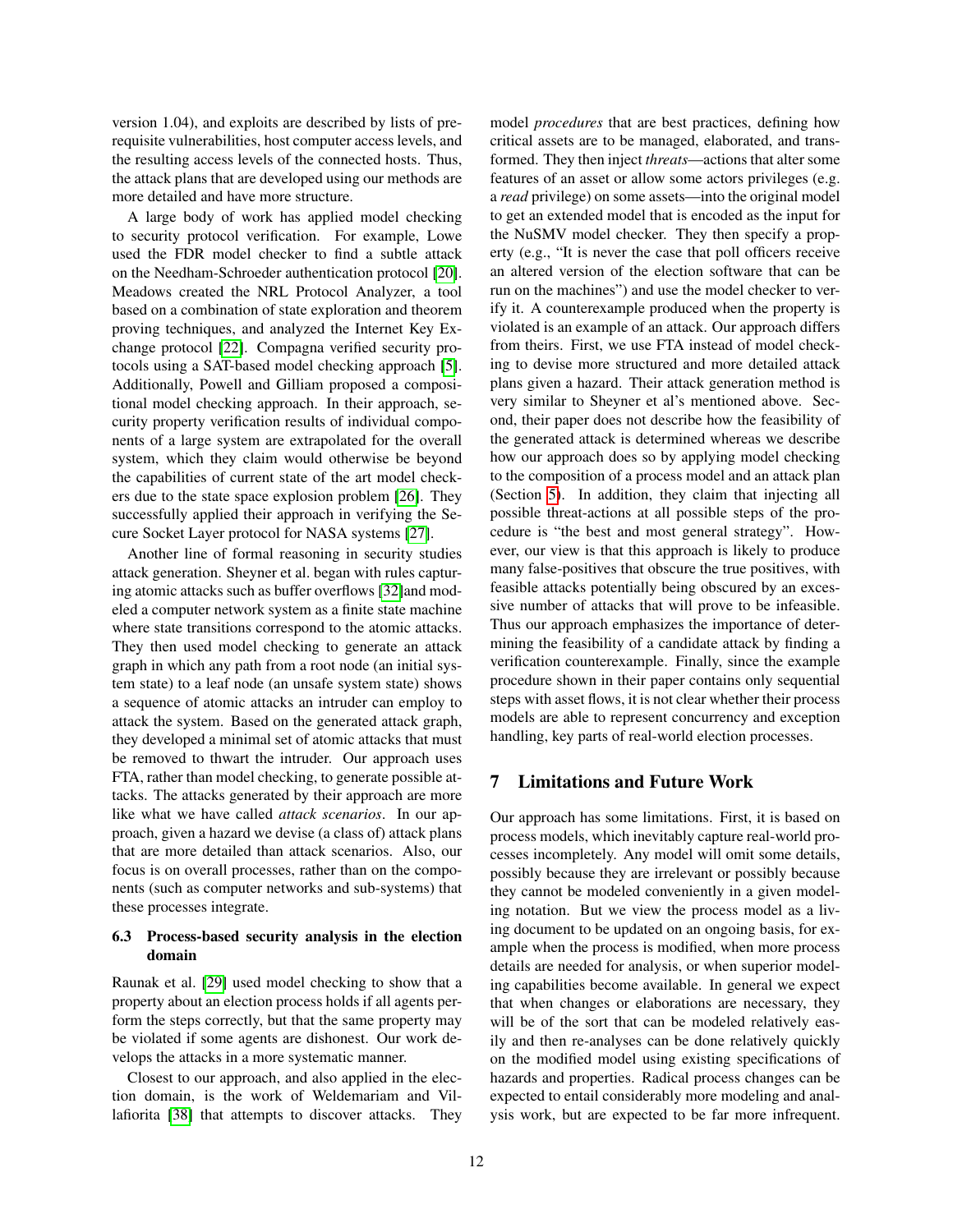Second, since our approach starts with the identification of specific hazards that are then used to identify specific process vulnerabilities, we must acknowledge that there will always be hazards that were not initially considered or that might be particularly difficult to represent. Given that election process vulnerabilities will probably be recognized incrementally over time (perhaps as previously recognized vulnerabilities are better defended against) it will be necessary to perform our analyses incrementally as these vulnerabilities are identified. Thus, the work described here should be taken as a specification of a single iteration in what we believe must be a continuing iterative procedure of identification of hazards and removal of consequent vulnerabilities.

Despite these limitations, our initial evaluations and experiences with this process-model-based analysis approach are promising and suggest several avenues of research to extend this work. One such extension is to increase the level of automation as much as possible so that human participation can be restricted to activities that make the best possible use of human intuition and judgment. Currently, we can automatically generate fault trees and therefore the MCSes used to identify process vulnerabilities; and we can automate use of the formal verification to determine the possibility of the success of an attack plan. However, using insights derived from the MCSes, domain experts still need to manually devise attack plans. In future work, we hope to be able to automate the construction of at least initial attack plans from an MCS. The resulting plans might be coarse but it would give domain experts a better starting point for elaborating these plans into ones that are more detailed. Moreover, process model composition (integrating an attack plan and the attacked process model) was done manually in this work by having humans study the two models and identify synchronization point. We believe that this model composition can also be at least partially automated.

We also want to look into ways to simplify the interpretation of MCSes. One MCS can be interpreted in multiple ways, complicating the analysis. For example, the MCS event "failure to throw an exception" could be interpreted to mean that the exception is not thrown at all or that it is not thrown when it is supposed to be thrown. These interpretations lead to different scenarios, as shown in the example in Section [4.2.](#page-4-0) An OR gate in the fault tree can be used to distinguish between these interpretations, but this increases the fault tree size, and probably the number of MCSes as well. Thus the value of such automated help needs to be determined through further research. Other research is needed to address such additional issues as determining whether resulting scenarios are equivalent, or whether we should define one formal attack plan for each scenario or one formal attack plan that covers multiple scenarios.

Another way in which our approach could be extended to suggest process vulnerabilities is by considering the agents that perform the steps involved in an MCS. It might be the case that an MCS does not comprise a single point of failure, but that all the steps in the MCS are performed by only one agent. In that case, that agent might be viewed as a single point of threat. Or when two or more agents are involved, collusion or coercion might be a possibility worth considering. Therefore analyses of the agents that execute MCS steps can provide domain experts with additional insights into process vulnerabilities.

Our approach could also be extended to provide better insights into vulnerabilities to insider attacks. In section [5.2,](#page-7-1) we used channels as a mechanism for studying how well outsider attacking behaviors could be defended by insiders executing the election process. But other approaches are likely to be more effective in representing an attack that involves collusion between outside attackers and privileged agents inside the process. We intend to explore the use of detailed specifications of agent behaviors, including specifications of malicious and collusive behaviors of agents inside the attacked process (inside attackers) as well as the behaviors of those attacking the process (outside attackers), to explore vulnerabilities to insider attacks.

## <span id="page-12-0"></span>8 Conclusion

This paper describes a systematic and semi-automated approach to continuous process improvement by automatically identifying process vulnerabilities by applying FTA to a detailed model of the election process. The derived MCSes provide insights about potential attacks that are then used to create attack plans. After composing each attack plan with the detailed process model, model checking is used to determine if the attack can succeed. The generated counterexample(s) can be used by domain experts to improve the process so that it can thwart such attacks. We envision this approach being applied incrementally as election processes evolve with the introduction of new laws and technology.

To evaluate this approach, we applied it to a portion of the Yolo County election process. Our preliminary results seem encouraging. Some results were what we expected, such as identifying the vulnerabilities that an impostor can exploit to attack the process, formally verifying that the attack might succeed, and verifying that the same attack will fail after appropriate process modification. What was unexpected was the variety of possible attack scenarios that could often be derived from a single MCS. We believe that reducing this variability so as to improve the focus on more feasible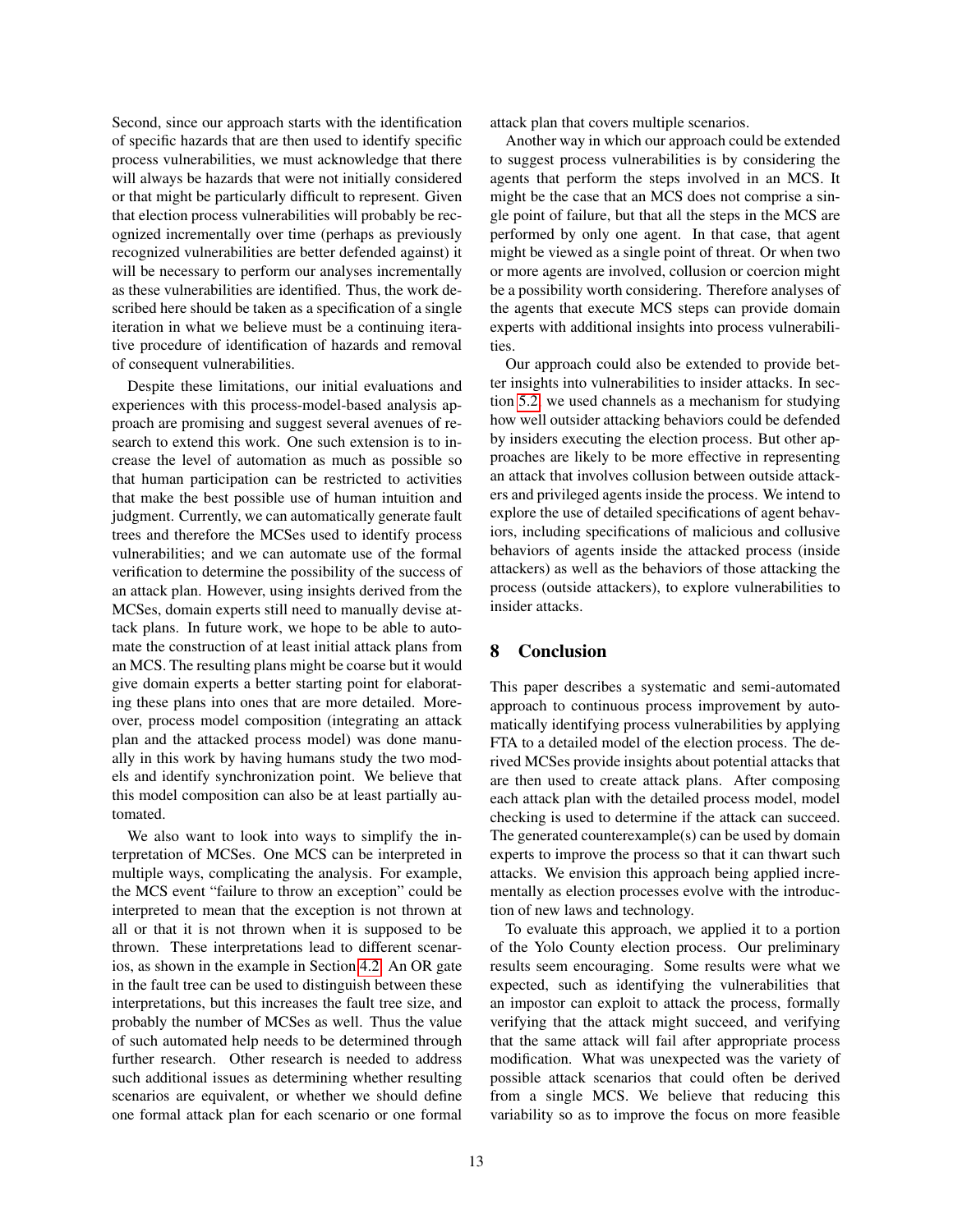and worrisome attacks is one of the more important directions for future work that we should explore. We also look forward to conducting a more extensive evaluation using more comprehensive models of real-world election processes. We hope that such an extensive evaluation will identify unrecognized or overlooked potential attacks and demonstrate the effectiveness of process modeling and analysis to detect and successfully defend those attacks.

*Acknowledgments*: This work was supported by the National Science Foundation (NSF) under Awards CCF-0905530, CNS-1049738, CCF-0820198, and IIS-0705772. Any opinions, findings, and conclusions or recommendations expressed in this publication are those of the authors and do not necessarily reflect the views of the NSF. We would like to thank Freddie Oakley and Tom Stanionis for describing the Yolo County election process and validating the process model. We also would like to thank Sean Peisert, Michael Clifford, Heather Conboy, and Bobby Simidchieva for their feedback and help with defining the process model.

## References

- <span id="page-13-0"></span>[1] APPEL, A. A., GINSBURG, M., HURSTI, H., KERNIGHAN, B. W., RICHARDS, C. R., TAN, G., AND VENETIS, P. The New Jersey Voting-Machine Lawsuit and the AVC Advantage DRE Voting Machine. In *Proceedings of the 2009 Electronic Voting Technology Workshop/Workshop on Trustworthy Elections* (Berkeley, CA, USA, aug 2009), USENIX Association.
- <span id="page-13-12"></span>[2] BISHOP, M., PEISERT, S., HOKE, C., GRAFF, M., AND JEFFERSON, D. E-Voting and Forensics: Prying Open the Black Box. In *Proceedings of the 2009 Electronic Voting Technology Workshop/Workshop on Trustworthy Computing (EVT/WOTE '09)* (Montreal, Canada, August 10–11, 2009), USENIX Association.
- <span id="page-13-1"></span>[3] CALIFORNIA SECRETARY OF STATE. Topto-bottom review. http://www.sos.ca.gov/votingsystems/oversight/top-to-bottom-review.htm, July 2007.
- <span id="page-13-8"></span>[4] CHEN, B. *Improving Processes Using Static Analysis Techniques*. PhD thesis, Universiry of Massachusetts Amherst, 2010.
- <span id="page-13-13"></span>[5] COMPAGNA, L. *SAT-based Model-Checking of Security Protocols*. PhD thesis, Universit'a degli Studi di Genova and the University of Edinburgh, 2005.
- <span id="page-13-4"></span>[6] CUPPENS, F., AND ORTALO, R. LAMBDA: A Language to Model a Database for Detection of Attacks. In *Proceedings of the Third International Workshop on Recent Advances in Intrusion Detection* (London, UK, 2000), RAID '00, Springer-Verlag, pp. 197–216.
- <span id="page-13-3"></span>[7] DELAUNE, S., KREMER, S., AND RYAN, M. Coercion-Resistance and Receipt-Freeness in Electronic Voting. In *Proceedings of the 19th IEEE Workshop on Computer Security Foundations* (Washington, DC, USA, jul 2006), IEEE Computer Society, pp. 28–42.
- <span id="page-13-9"></span>[8] DWYER, M. B., CLARKE, L. A., COBLEIGH, J. M., AND NAUMOVICH, G. Flow analysis for verifying properties of concurrent software systems. *ACM Transactions on Software Engineering and Methodology (TOSEM) 13* (October 2004), 359–430.
- <span id="page-13-6"></span>[9] ERICSON II, C. A. Fault Tree Analysis - A History. In *17th International System Safety Conference* (1999).
- <span id="page-13-2"></span>[10] ESTEHGHARI, S., AND DESMEDT, Y. Exploiting the Client Vulnerabilities in Internet E-voting Systems: Hacking Helios 2.0 as an Example. In *Proceedings of the 2010 Electronic Voting Technology/Workshop on Trustworthy Elections Electronic Voting Technology Workshop/Workshop on Trustworthy Elections* (Berkeley, CA, USA, aug 2010), USENIX Association.
- <span id="page-13-11"></span>[11] HELMER, G., WONG, J., SLAGELL, M., HONAVAR, V., MILLER, L., WANG, Y., WANG, X., AND STAKHANOVA, N. Software Fault Tree and Colored Petri Net Based Specification, Design and Implementation of Agent-Based Intrusion Detection Systems. *IEEE Transactions of Software Engineering 7* (2002), 2002.
- <span id="page-13-7"></span>[12] HYMAN, WILLIAM A.; JOHNSON, E. Fault tree analysis of clinical alarms. *Journal of Clinical Engineering* (2008), 85–94.
- <span id="page-13-5"></span>[13] JHA, S., SHEYNER, O., AND WING, J. Two Formal Analyses of Attack Graphs. In *CSFW '02 Proceedings of the 15th IEEE workshop on Computer Security Foundations* (2002).
- <span id="page-13-10"></span>[14] JÜRGENSON, A., AND WILLEMSON, J. Serial model for attack tree computations. In *Proceedings of the 12th International Conference on Information Security and Cryptology* (Berlin, Heidelberg, 2010), ICISC'09, Springer-Verlag, pp. 118–128.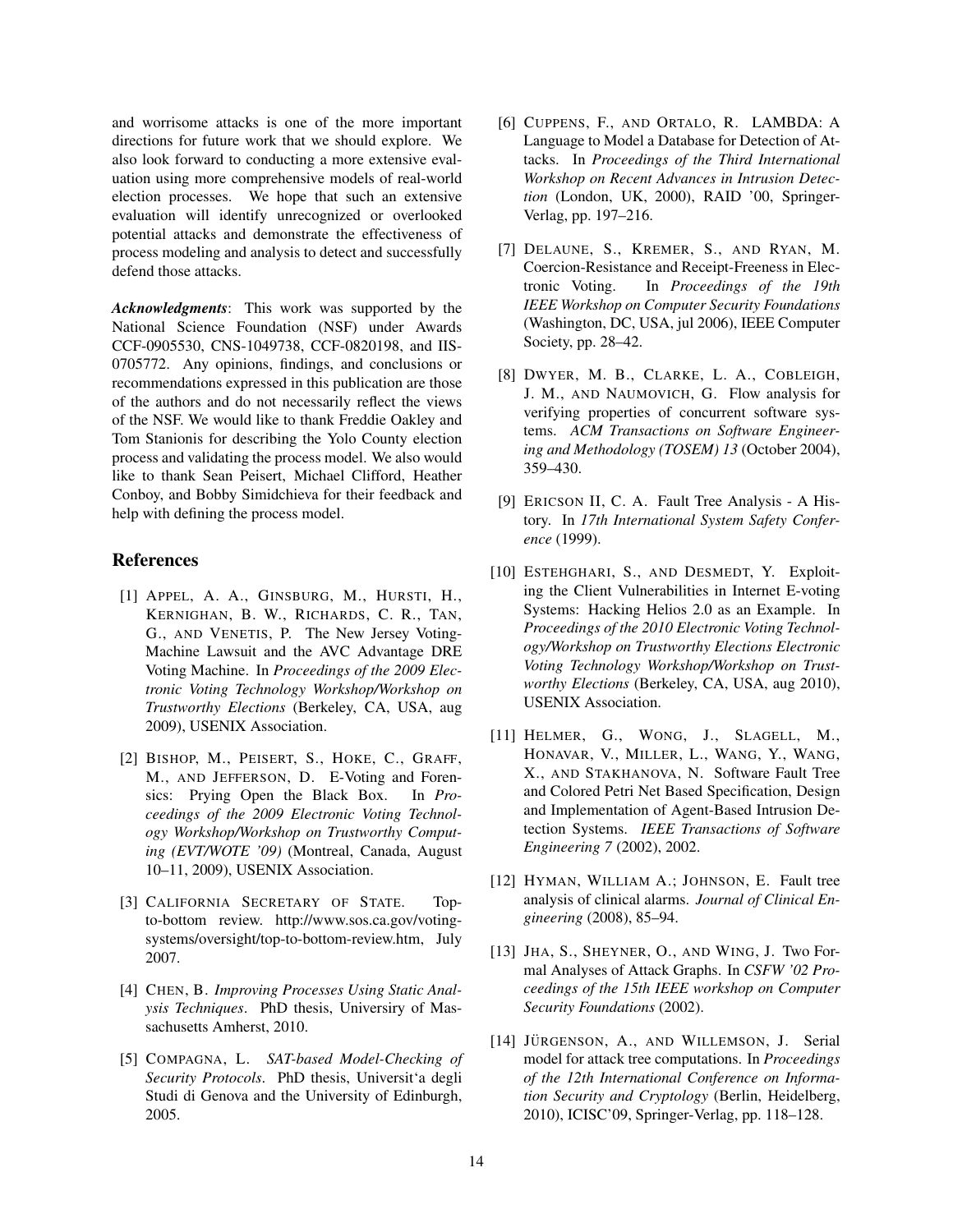- <span id="page-14-2"></span>[15] KARLOF, C., SASTRY, N., AND WAGNER, D. Cryptographic Voting Protocols: A Systems Perspective. In *Proceedings of the 14th USENIX Security Symposium* (Berkeley, CA, USA, jul 2005), USENIX Association, pp. 33–50.
- <span id="page-14-13"></span>[16] KO, C., RUSCHITZKA, M., AND LEVITT, K. Execution Monitoring of Security-Critical Programs in Distributed Systems: A Specification-Based Approach. In *Proceedings of the 1997 IEEE Symposium on Security and Privacy* (Los Alamitos, CA, USA, May 1997), IEEE Computer Society, pp. 175–187.
- <span id="page-14-11"></span>[17] LAZARUS, E. L., DILL, D. L., EPSTEIN, J., AND HALL, J. L. Applying a Reusable Election Threat Model at the County Level. In *Proceedings of the 2011 Conference on Electronic Voting Technology/Workshop on Trustworthy Elections (EVT/WOTE)* (2011), USENIX Association, pp. 1– 14.
- <span id="page-14-9"></span>[18] LEVESON, N., CHA, S., AND SHIMEALL, T. Safety verification of Ada programs using software fault trees. *Software, IEEE 8*, 4 (jul 1991), 48 –59.
- <span id="page-14-6"></span>[19] LINDE, R. R. Operating System Penetration. In *Proceedings of the AFIPS National Computer Conference* (May 19–22 1975), pp. 361–368.
- <span id="page-14-14"></span>[20] LOWE, G. *Tools and Algorithms for the Construction and Analysis of Systems*. Springer-Verlag, 1996, ch. Breaking and Fixing the Needham-Schroeder Public-Key Protocol using FDR, pp. 147–166.
- <span id="page-14-12"></span>[21] MCDERMOTT, J. P. Attack net penetration testing. In *Proceedings of the 2000 workshop on New Security Paradigms* (New York, NY, USA, 2000), NSPW '00, ACM, pp. 15–21.
- <span id="page-14-15"></span>[22] MEADOWS, C. Analysis of the Internet Key Exchange Protocol Using the NRL Protocol Analyzer. In *Proceedings of the 1999 IEEE Symposium on Security and Privacy* (Oakland, CA, May 1999), pp. 216–231.
- <span id="page-14-10"></span>[23] MOORE, A. P., ELLISON, R. J., AND LINGER, R. C. Attack Modeling for Information Security and Survivability. Tech. rep., Carnegie Mellon University, Software Engineering Institute, 2001.
- <span id="page-14-8"></span>[24] NORDEN, L. D., AND LAZARUS, E. The machinery of democracy: Protecting elections in an electronic world. Tech. rep., Brennan Center for Justice at NYU School of Law, 2006.
- <span id="page-14-5"></span>[25] PEISERT, S., BISHOP, M., KARIN, S., AND MARZULLO, K. Toward Models for Forensic Analysis. In *Proceedings of the Second International Workshop on Systematic Approaches to Digital Forensic Engineering (SADFE)* (Seattle, WA, April 2007), pp. 3–15.
- <span id="page-14-16"></span>[26] POWELL, J. D., AND GILLIAM, D. P. Model checking for network security requirements via a flexible modeling framework. In *Proceedings of the 5th IEEE International Symposium on Requirements Engineering* (2001).
- <span id="page-14-17"></span>[27] POWELL, J. D., AND GILLIAM, D. P. Model based verification of the Secure Socket Layer (SSL) Protocol for NASA systems. In *Ground System Architectures Workshop 2004* (2004), Pasadena, CA : Jet Propulsion Laboratory, National Aeronautics and Space Administration, 2004.
- <span id="page-14-0"></span>[28] RAMILLI, M., AND PRANDINI, M. An Integrated Application of Security Testing Methodologies to E-Voting Systems. In *Proceedings of the Second IFIP WG 8.5 International Conference on Electronic Participation* (Berlin, Germany, Aug. 2010), E. Tambouris, A. Macintosh, and O. Glassey, Eds., vol. 6229 of *Lecture Notes in Computer Science*, Springer, pp. 225–236.
- <span id="page-14-18"></span>[29] RAUNAK, M. S., CHEN, B., ELSSAMADISY, A., CLARKE, L. A., AND OSTERWEIL, L. Definition and Analysis of Election Processes. In *Proceedings of the 2006 Software Process Workshop (SPW'06) and Process Simulation Workshop (PROSIM'06)* (2006).
- <span id="page-14-7"></span>[30] RITCHEY, R. W., AND AMMANN, P. Using model checking to analyze network vulnerabilities. In *Proceedings of the 2000 IEEE Symposium on Security and Privacy* (2000), pp. 156–165.
- <span id="page-14-1"></span>[31] SHERMAN, A. T., FINK, R. A., CARBECK, R., AND CHAUM, D. Scantegrity III: Automatic Trustworthy Receipts, Highlighting Over/Under Votes, and Full Voter Verifiability. In *Proceedings of the 2011 Electronic Voting Technology Workshop/Workshop on Trustworthy Elections* (Berkeley, CA, USA, aug 2011), USENIX Association.
- <span id="page-14-4"></span>[32] SHEYNER, O., HAINES, J., JHA, S., LIPPMANN, R., AND WING, J. Automated generation and analysis of attack graphs. In *Proceedings of the 2002 IEEE Symposium on Security and Privacy* (2002), pp. 273 – 284.
- <span id="page-14-3"></span>[33] SIMIDCHIEVA, B. I., ENGLE, S. J., CLIFFORD, M., JONES, A. C., PEISERT, S., BISHOP, M.,